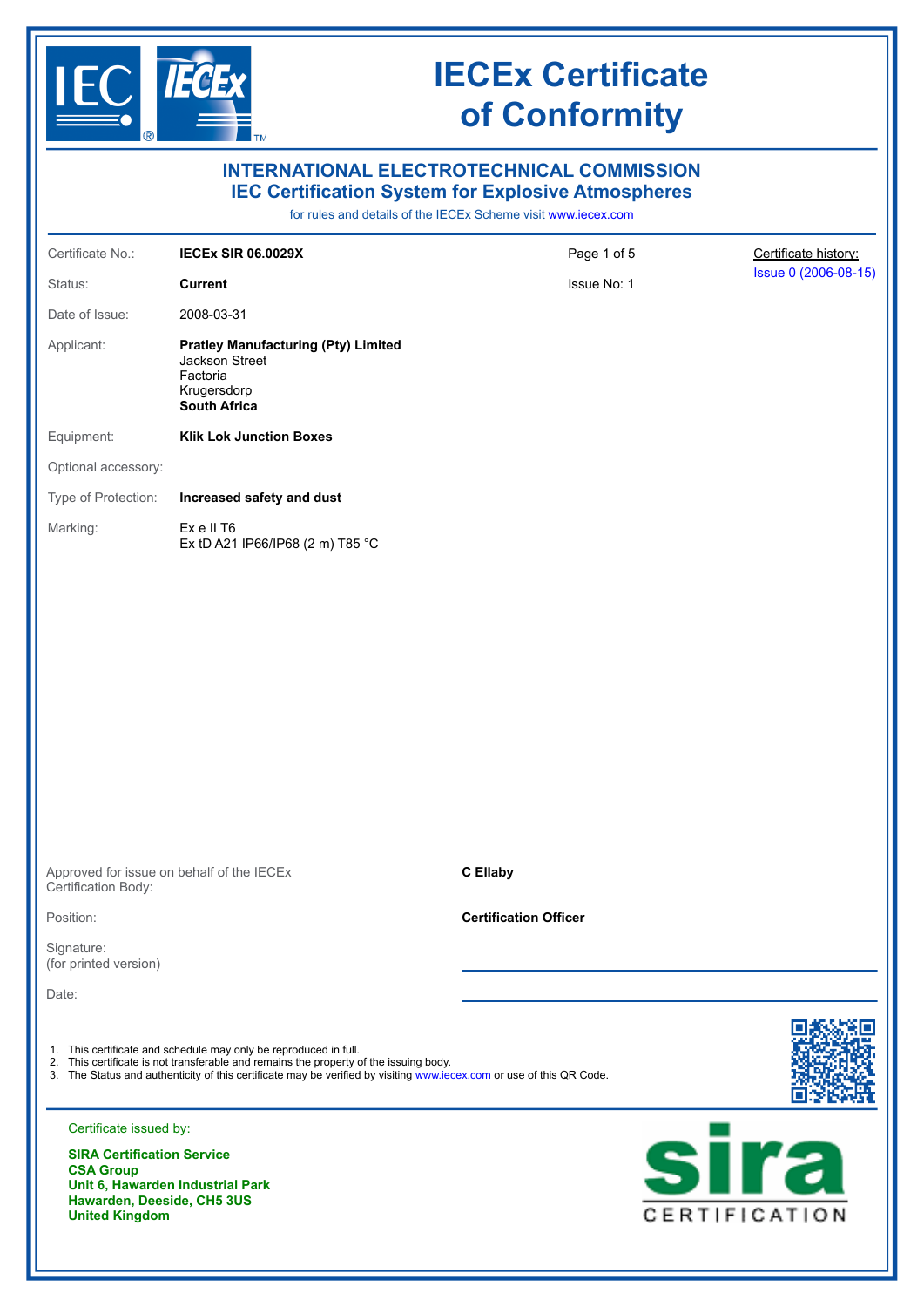

| Certificate No.:                                                                                                                                                                                                                                                                                                                                                                                                                                                                                         | <b>IECEX SIR 06.0029X</b>                                                                                                               | Page 2 of 5 |  |  |
|----------------------------------------------------------------------------------------------------------------------------------------------------------------------------------------------------------------------------------------------------------------------------------------------------------------------------------------------------------------------------------------------------------------------------------------------------------------------------------------------------------|-----------------------------------------------------------------------------------------------------------------------------------------|-------------|--|--|
| Date of issue:                                                                                                                                                                                                                                                                                                                                                                                                                                                                                           | 2008-03-31                                                                                                                              | Issue No: 1 |  |  |
| Manufacturer:                                                                                                                                                                                                                                                                                                                                                                                                                                                                                            | <b>Pratley Manufacturing (Pty) Limited</b><br><b>Jackson Street</b><br>Factoria<br>Krugersdorp<br><b>South Africa</b>                   |             |  |  |
| Additional<br>manufacturing<br>locations:                                                                                                                                                                                                                                                                                                                                                                                                                                                                | Weidmüller<br>43 Huntingwood Drive<br>Huntingwood<br><b>NSW 2148</b><br><b>Australia</b>                                                |             |  |  |
| This certificate is issued as verification that a sample(s), representative of production, was assessed and tested and found to comply with the<br>IEC Standard list below and that the manufacturer's quality system, relating to the Ex products covered by this certificate, was assessed and<br>found to comply with the IECEx Quality system requirements. This certificate is granted subject to the conditions as set out in IECEx Scheme<br>Rules, IECEx 02 and Operational Documents as amended |                                                                                                                                         |             |  |  |
| <b>STANDARDS:</b><br>to comply with the following standards                                                                                                                                                                                                                                                                                                                                                                                                                                              | The equipment and any acceptable variations to it specified in the schedule of this certificate and the identified documents, was found |             |  |  |
| IEC 60079-0:2004<br>Edition:4.0                                                                                                                                                                                                                                                                                                                                                                                                                                                                          | Electrical apparatus for explosive gas atmospheres - Part 0: General requirements                                                       |             |  |  |
| Edition:4                                                                                                                                                                                                                                                                                                                                                                                                                                                                                                | IEC 60079-7:2006-07 Explosive atmospheres - Part 7: Equipment protection by increased safety "e"                                        |             |  |  |
| IEC 61241-0:2004<br>Edition:1                                                                                                                                                                                                                                                                                                                                                                                                                                                                            | Electrical apparatus for use in the presence of combustible dust - Part 0: General requirements                                         |             |  |  |
| IEC 61241-1:2004<br>Edition:1                                                                                                                                                                                                                                                                                                                                                                                                                                                                            | Electrical apparatus for use in the presence of combustible dust - Part 1: Protection by enclosures "tD"                                |             |  |  |
|                                                                                                                                                                                                                                                                                                                                                                                                                                                                                                          |                                                                                                                                         |             |  |  |

This Certificate **does not** indicate compliance with safety and performance requirements other than those expressly included in the Standards listed above.

### **TEST & ASSESSMENT REPORTS:**

A sample(s) of the equipment listed has successfully met the examination and test requirements as recorded in:

Test Reports:

[GB/SIR/ExTR06.0074/00](https://www.iecex-certs.com/deliverables/REPORT/24455/view) [GB/SIR/ExTR08.0016/00](https://www.iecex-certs.com/deliverables/REPORT/24180/view)

Quality Assessment Reports:

[AU/ITA/QAR07.0004/00](https://www.iecex-certs.com/deliverables/REPORT/39513/view) [GB/SIR/QAR06.0042/00](https://www.iecex-certs.com/deliverables/REPORT/49856/view)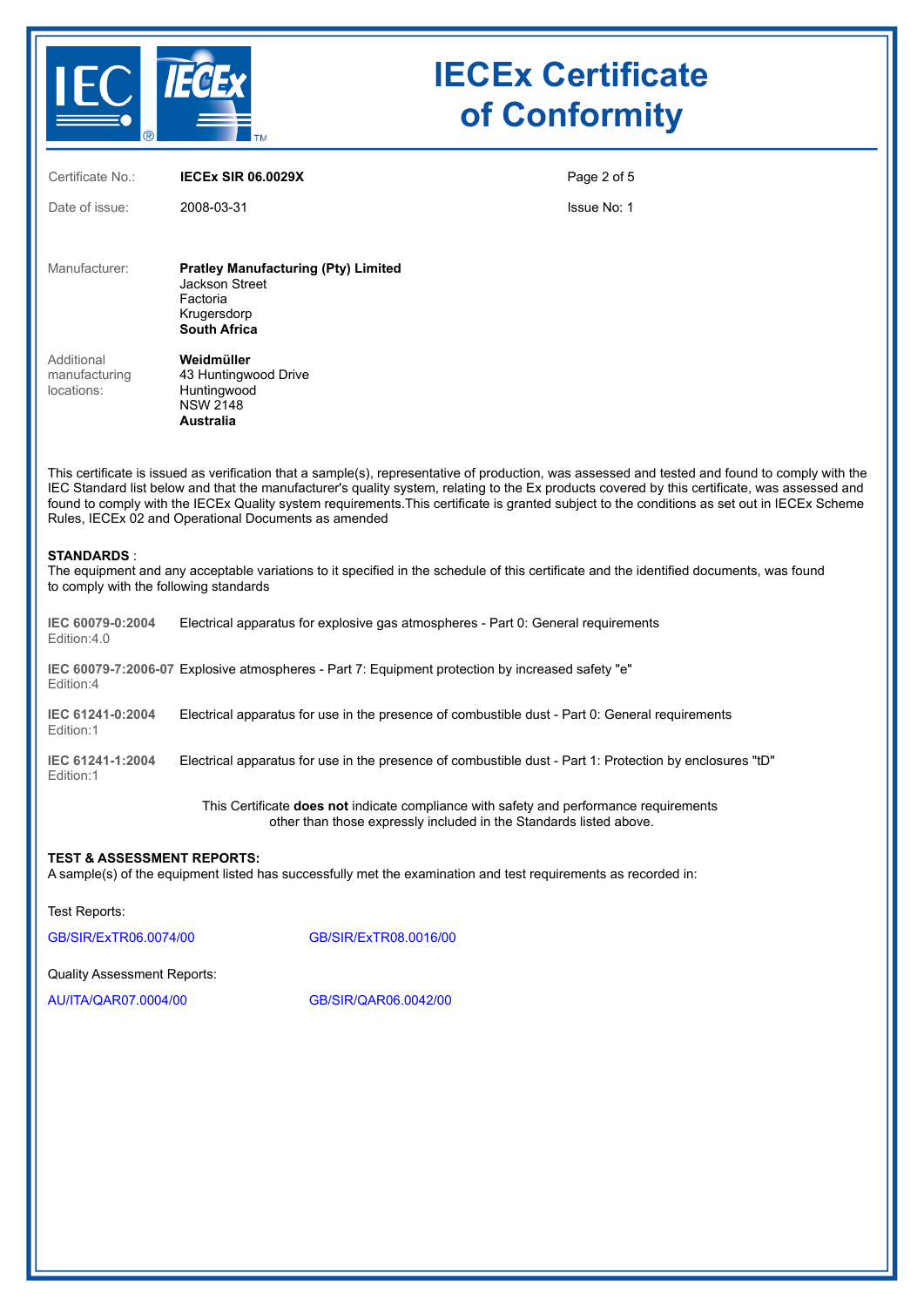

Certificate No.: **IECEx SIR 06.0029X**

Date of issue: 2008-03-31

Page 3 of 5

Issue No: 1

#### **EQUIPMENT:**

Equipment and systems covered by this Certificate are as follows:

The Klik Lok range of junction boxes are manufactured in black, 30% glass reinforced, Polyamide 66 (PA66) with a lid manufactured from the same material or in clear polycarbonate.

The junction boxes have a circular shape, with cable entry locations in the curved side wall. The entry points are available in various configurations. The lid is fitted with a nitrile rubber gasket and is attached and secured to the base by a locking mechanism, a retaining strap and by a cable tie. Inside the enclosure, a terminal rail is fixed to the base with screws.

Certified, rail mounted, Weidmuller terminals or Kwikblok terminals are fitted to the rail between partitions and end stops.

The appropriate details of the Weidmuller and Kwikblok terminals are detailed in Tables 1 and 2 respectively.

See Annexe for tables

#### **SPECIFIC CONDITIONS OF USE: YES as shown below:**

1. The Klik Lok junction boxes are only to be installed into areas of low mechanical danger.

2. When the clear polycarbonate lids are fitted the equipment is marked: WARNING STATIC HAZARD CLEAN WITH A DAMP CLOTH. Refer to the instruction manual for further advice on how to clean the equipment safely and prevent static charge build up.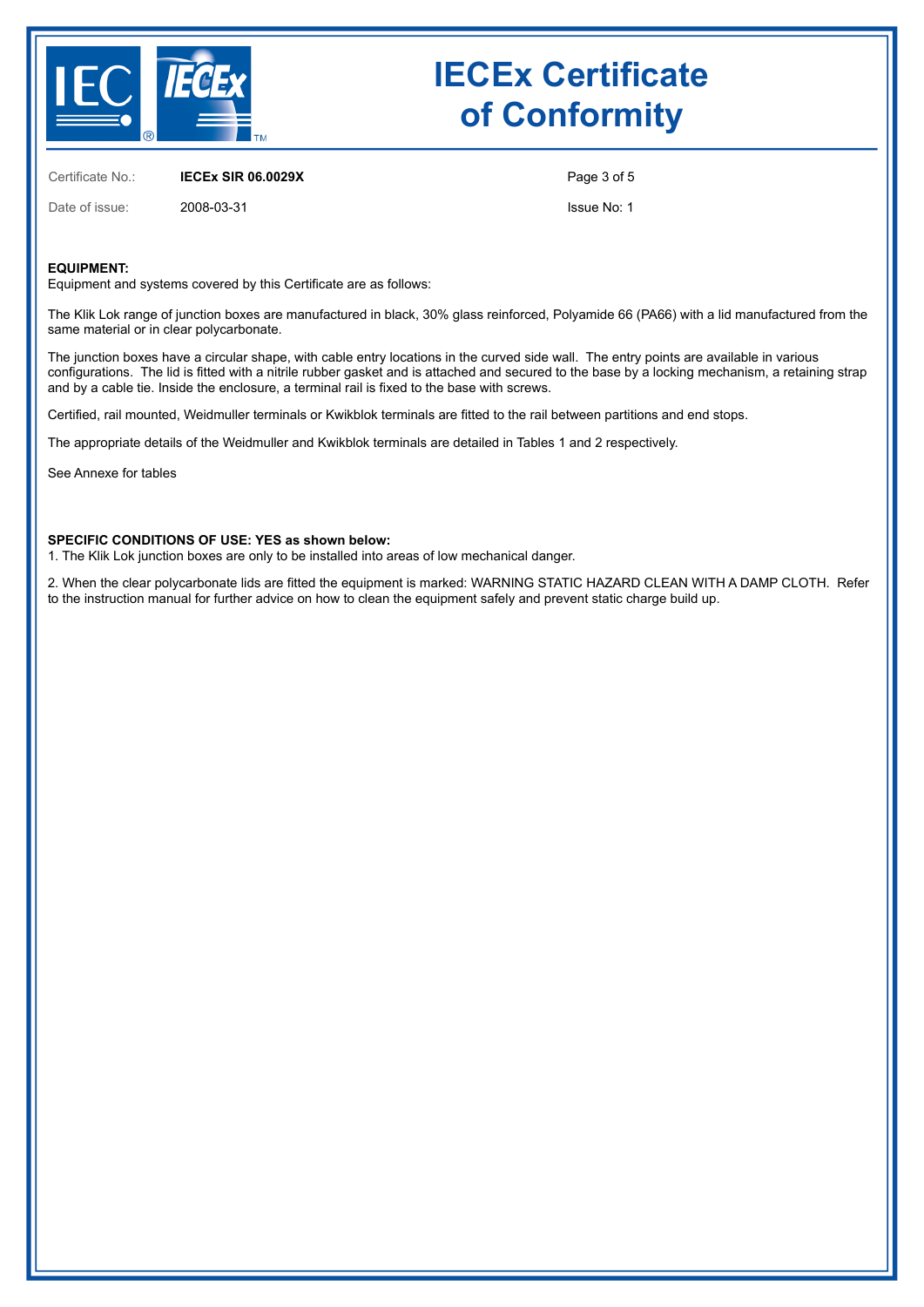

Certificate No.: **IECEx SIR 06.0029X**

Date of issue: 2008-03-31

Page 4 of 5

Issue No: 1

#### **Equipment (continued):**

The manufacturer shall note the following condition of manufacture:

- When the junction boxes are equipped by the manufacturer with terminals wired, a routine electric strength test shall be conducted in accordance with EN 60079-7:2003 clause 6.1.
- 2. All terminal blocks shall be mounted on terminal rails secured to the enclosure by two screws and vibration resistant washers. The terminals shall be fitted between end stops and partitions.
- 3. The maximum number of terminals permitted shall be calculated in accordance with EN 60079-7:2003, Annex E, clause E.2, and this shall not exceed the maximum dissipated power rating of the enclosure.
- 4. The Weidmüller WDU 2.5 and WDU 2.5 SL type terminals shall be limited to a maximum current of 15 A.
- 
- 5. This certificate relies on the following previously certified products. When used as part of the Klik Lok junction boxes, the key attributes listed in the table below shall still be maintained by their original certificate

| Product                         | Certificate number | Key attributes |
|---------------------------------|--------------------|----------------|
| Weidmüller Type WDU Terminal    | KEMA 98ATEX1683U   | EExell         |
| Weidmüller Type WDU SL Terminal | IECEX SIR 05.0040U | Exell          |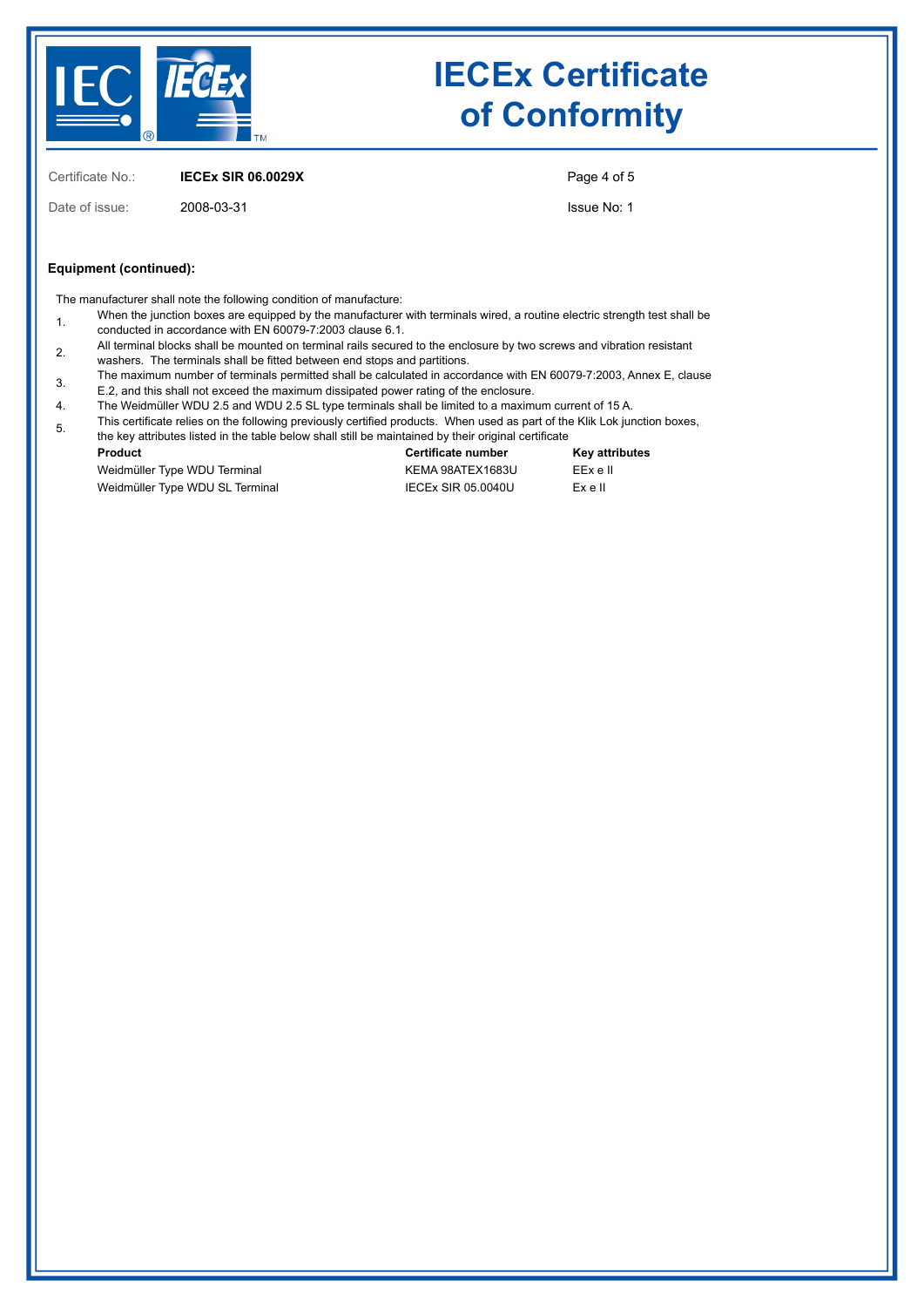

Date of issue: 2008-03-31

### **IECEx Certificate of Conformity**

Certificate No.: **IECEx SIR 06.0029X**

Page 5 of 5

Issue No: 1

**DETAILS OF CERTIFICATE CHANGES (for issues 1 and above)** Original dated 2006-8-15

Issue 1 dated 2008-03-31

1. The inclusion of an additional manufacturing location

2. The addition of additional Weidmüller Terminals

**Annex:**

[IECEx SIR 06.0029X\\_Iss1\\_Annexe.pdf](https://www.iecex-certs.com/deliverables/CERT/31870/view)